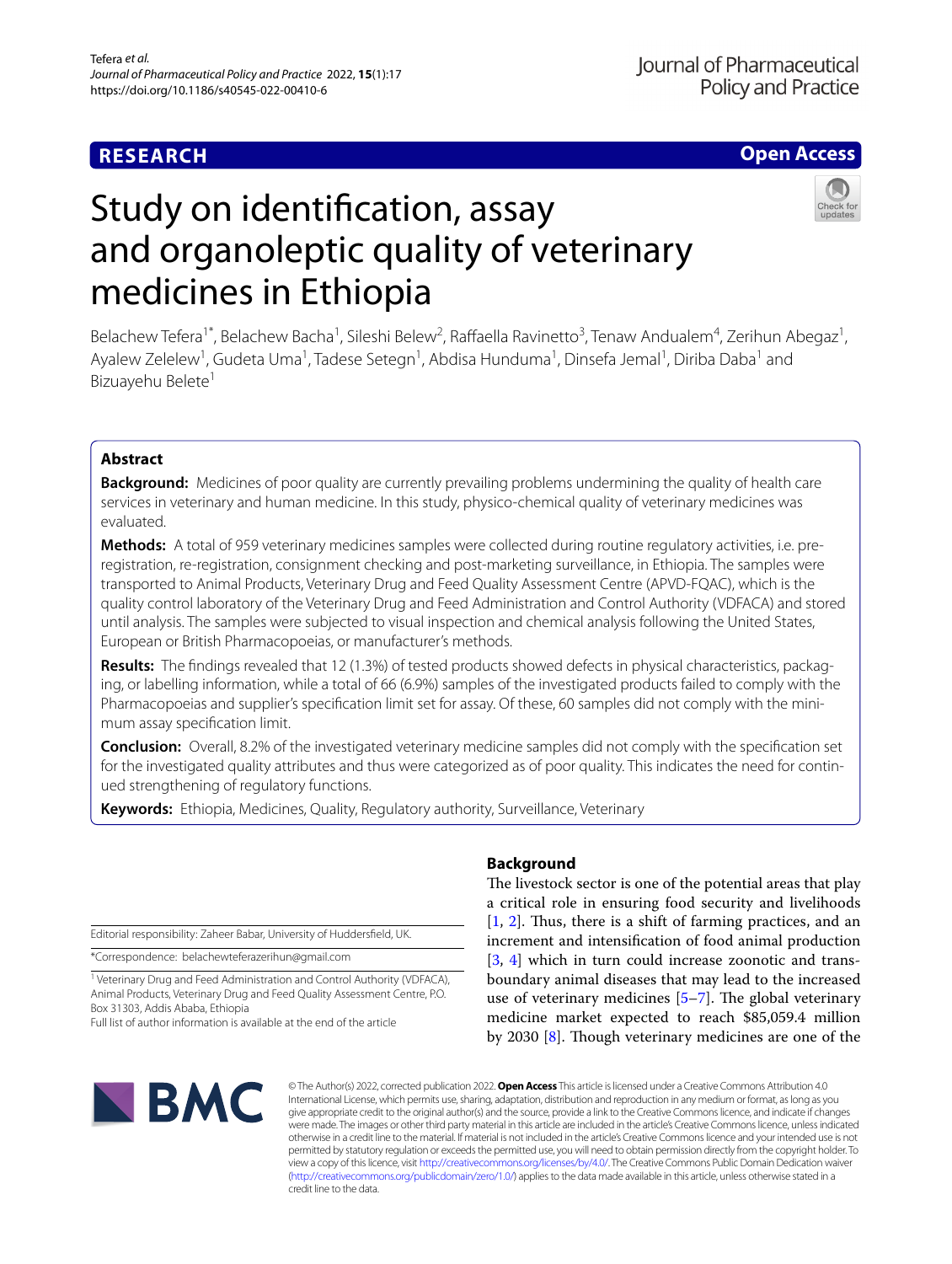critical elements in improving productivity of livestock, informal pharmaceutical supply chains and illegal marketing, poor-quality medicines, medicines misuse and inappropriate use are prevailing factors  $[9-11]$  $[9-11]$ , that could contribute to treatment failure, antimicrobial resistance development and economic losses [\[12](#page-5-9)–[15\]](#page-5-10).

In many low- and middle-income countries (LMICs), the National Regulatory Authorities (NRAs) are still under resourced [[16\]](#page-5-11). Even if the World Health Organization (WHO) Global Benchmarking of Regulatory Systems can now be a game changer to guide regulatory strengthening [[17\]](#page-5-12), substantial investments will be needed to reach an adequate regulatory maturity [\[18](#page-5-13)] everywhere. The weak regulatory systems, scarce resources, poor infrastructure and lack of trained personnel [\[16](#page-5-11), [19](#page-5-14)[–21](#page-5-15)], contribute to the relatively huge burden of the aforementioned problems in LMICs [\[20](#page-5-16), [22](#page-5-17), [23\]](#page-5-18). Tus, assessing the quality of medicines according to stringent criteria and monitoring their rational use, is crucial, including in the veterinary sector [\[24\]](#page-5-19) to explore multiplicity and prevalence of the problem and ensure quality health care services.

In Ethiopia, owning to the prevalence of infectious animal diseases [[16,](#page-5-11) [18–](#page-5-13)[20\]](#page-5-16), veterinary medicines such as antibiotics, anthelmintics, antiprotozoals and acaricides are widely used [\[21](#page-5-15), [22\]](#page-5-17). However, there is scarce information regarding the quality of veterinary medicines circulating in the market  $[23, 24]$  $[23, 24]$  $[23, 24]$  $[23, 24]$ . Therefore, the present study was conducted. It was nested in regulatory inspections routinely conducted by the Ethiopian Veterinary Drug and Food Administration and Control Authority (VDFACA). The Authority is a public organization established in 2011 and it is responsible for the registration, licensing, inspection, quality verifcation and regulation of Veterinary Medicinal Products (VMPs), commercial animal feed and feed supplements. Hence, no VMPs, feed and feed supplements may be produced locally or imported from abroad and put in use, unless it is registered by the Authority after being tested for its quality and safety (proclamation no.  $728/2011$ )  $[25]$  $[25]$ . The VDFACA collaborates with the Animal Product, Veterinary Drug and Feed Quality Assessment Center (APVD-FQAC), which is a quality control laboratory established as entity of VDFACA in June 2014. The APVD-FQAC provides laboratory testing services to the public, to verify the quality and safety standards of primary livestock products, VMPs and commercial animal feedstufs. In this study, the physico-chemical quality of veterinary medicine samples collected by VDFACA during pre-registration, re-registration, consignment check and postmarketing surveillance was assessed at APVD-FQAC.

## **Methods**

## **Study area and design**

The study was conducted in Ethiopia which is located in the Horn of Africa. Cross-sectional study was conducted between November 2016 to June 2021 for the purpose of regulatory activities, i.e. pre-registration, re-registration, consignment check and post-marketing surveillance of veterinary medicines.

#### **Sample collection and sampling techniques**

The sample collection of veterinary medicines is routinely conducted by the VDFACA for the purpose of regulatory inspection, i.e. pre-registration, re-registration, consignment check and post-marketing surveillance. We included in the present study, all samples encompassing acaricides, anthelmintics, antibacterials, antiprotozoals and miscellaneous, obtained between 16 November 2016 and 22 June 2021. Samples were provided by the supplier to the VDFACA quality control laboratory when submitting the request for registration or re-registration; or collected during regulatory inspection conducted at import entry check points for consignment or throughout the country for post-marketing surveillance, across diferent levels of veterinary supply chain. The samples were immediately labelled with a study code and accompanying information of samples was recorded (i.e. sample collection and submission dates, sampling purpose, international nonproprietary name trade name, dosage form, strength, manufacturing and expiry dates, batch number, active pharmaceutical ingredients, storage temperature, stated country of origin, sample collection place, method of analysis). Overall, 959 samples were purposively collected as part of ongoing regulatory inspections.

Samples were properly transported to VDFACA quality control laboratory, Addis Ababa, Ethiopia, for testing, and stored until analysis, according to product manufacturers storage recommendations and in line with WHO Good storage and distribution practices for medical products [[26\]](#page-5-21).

## **Chemicals, reagents, solvents, and certifed reference materials (CRMs)**

Methanol, acetonitrile, hydrochloric acid 37% and sulfuric acid 98%, ammonium dihydrogen phosphate, sodium hydroxide, sodium dodecyl sulphate, and sodium dihydrogen orthophosphate were used. All chemicals, reagents and solvents used were analytical grade and met the required purity standards set for specifc test and analyses.

#### **Physico‑chemical quality test**

All veterinary medicine samples collected for regulatory purpose between 16 November 2016 and 22 June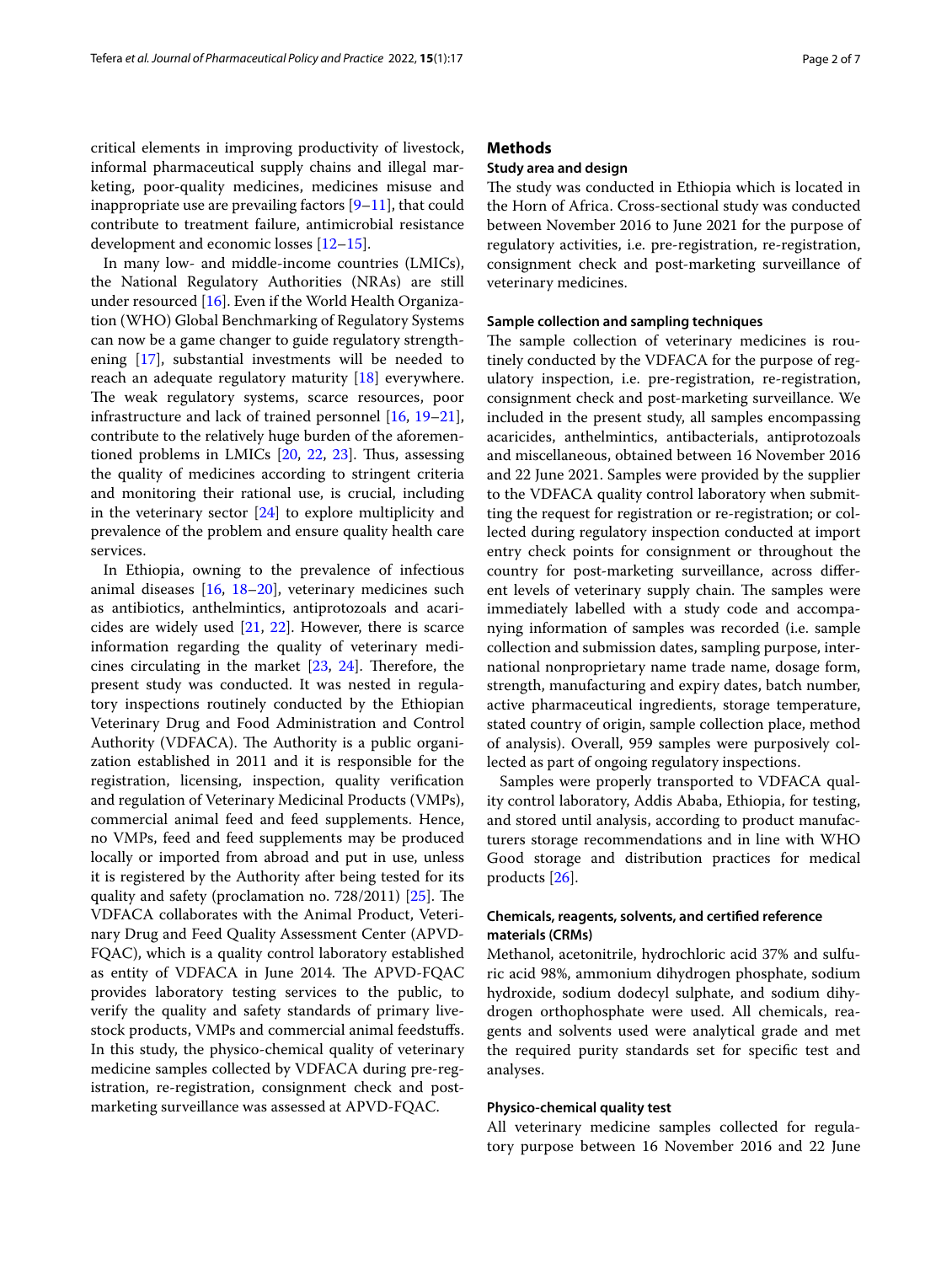2021 were subjected to visual inspection by VDFACA experts and to chemical analysis for identity and assay. High-performance liquid chromatography (HPLC-Shimadzu-CTO-20AC) with UV–Vis detector, gas chromatography (GC-Agilent-7890A) with fame ionization detector (FID), UV–Vis spectrophotometer (Jenway-6850) and automatic titrator (Hanon-T860) analytical instruments were used for chemical analyses. The visual inspection encompassing physical characteristics, packaging and labelling information was conducted using the checklist described elsewhere [[27](#page-5-22)] presented in the additional file (see Additional file [1](#page-4-0)). The chemical analyses were conducted according to the standard methods described in the US, European or British Pharmacopoeias [\[28](#page-5-23)] and/or supplied by the manufacturer, in case of in-house specifcations.

## **Results**

## **Physico‑chemical quality test**

The physico-chemical quality of veterinary medicine samples  $(n=959)$  encompassing acaricides  $(n=19)$ , anthelmintics  $(n=456)$ , antibacterials  $(n=314)$ , antiprotozoals (*n*=106), miscellaneous, i.e. vitamins, synchromate hormones, disinfectants, and anaesthesia (*n*=26) collected during pre-registration, re-registration, consignment check or post-marketing surveillance was evaluated. The descriptions of defects on samples and supplied documents observed during visual inspection are depicted in Table [1](#page-2-0). Overall, the results of visual inspection revealed that 12 (1.3%) samples had defects in physical characteristics (Table [2](#page-2-1)). Out of the total 959 samples examined, 6 (0.6%) of anthelmintic samples submitted for pre-registration were rejected on visual inspection without undertaking any chemical analysis,

<span id="page-2-0"></span>**Table 1** Descriptions of defects on the samples and supplied documents observed during visual inspections

| <b>Defects</b>                                                                                                                 | <b>Description of defects</b>                                                                                                                                                                                            |  |  |  |  |
|--------------------------------------------------------------------------------------------------------------------------------|--------------------------------------------------------------------------------------------------------------------------------------------------------------------------------------------------------------------------|--|--|--|--|
| 1) Injectable drugs solubility problem                                                                                         | Failure to form homogenous solution upon rigorous shakings (formation of<br>strong coagulation)                                                                                                                          |  |  |  |  |
| 2) Failure to meet expected packaging and labelling standards                                                                  | Labelling information on primary packaging materials such as blisters and<br>sachets manually affixed incorrectly, e.g. manufacturing dates, expiry dates,<br>and batch/lot numbers information and so on                |  |  |  |  |
| 3) The required actual product concentration did not conform to the<br>stated label claim information and quality requirements | Labelling of primary packaging materials describes different concentration<br>and quality attributes of same products                                                                                                    |  |  |  |  |
| 4) Improper labelling information                                                                                              | The labelling information did not match the expected product content. In<br>addition, labelling information was not well readable and visible                                                                            |  |  |  |  |
| 5) Defects in test method and validation documents                                                                             | Incompatible in-house test method and validation document submission<br>for same (a single) product                                                                                                                      |  |  |  |  |
| 6) Inspection of certificate of analysis (CoA) that had different assay result<br>specification limits for the same product    | Same product, from the same company, having different assay result speci-<br>fication limits, with different Certificate of Analysis (CoA)                                                                               |  |  |  |  |
| 7) Nonconformance of vial purity/cleanness                                                                                     | Visible rust formation on vial stopper (cap seal), the rust particle might<br>enter into the injectable solution when later punctured/pierced and hence<br>jeopardize the proper drug administration/treatment practices |  |  |  |  |
| 8) Mislabelling of VMPs importers (local agents) names and contact<br>addresses                                                | Labelling information on packaging materials did not match drug sample<br>submitter's (importers/local agent) names and mismatching of contact<br>addresses                                                              |  |  |  |  |

## <span id="page-2-1"></span>**Table 2** Visual inspection vs. chemical analyses non-compliance summary results ( $n = 959$ )

| S/N | Visual inspection and chemical analyses results                                                                                                                                                                       | Failed          |
|-----|-----------------------------------------------------------------------------------------------------------------------------------------------------------------------------------------------------------------------|-----------------|
|     | Samples rejected on visual inspections without undergoing any chemical analyses (identification and assay) due to major physical 0.6% (6/959)<br>quality defects                                                      |                 |
| 2   | Samples subjected to both visual inspections and chemical analyses (identification and assay) and found to be out of specifica-<br>tions for assay                                                                    | 6.9% (66/953)   |
| 2.1 | Samples that had shown quality defects both in visual inspections and assay result specifications                                                                                                                     | $0.6\%$ (6/953) |
| 2.2 | Samples that had shown minor quality defects on visual inspections but passed chemical analyses (identification and assay) speci-<br>fications and thereby accepted with special corrective measure and preconditions | $0.5\%$ (5/953) |
| 2.3 | Samples that had no quality defects on visual inspections, but failed to comply with assay result specifications                                                                                                      | 6.3% (60/953)   |
| 3   | Total samples did not meet visual inspections and assay result specifications                                                                                                                                         | 8.2% (78/959)   |
|     |                                                                                                                                                                                                                       |                 |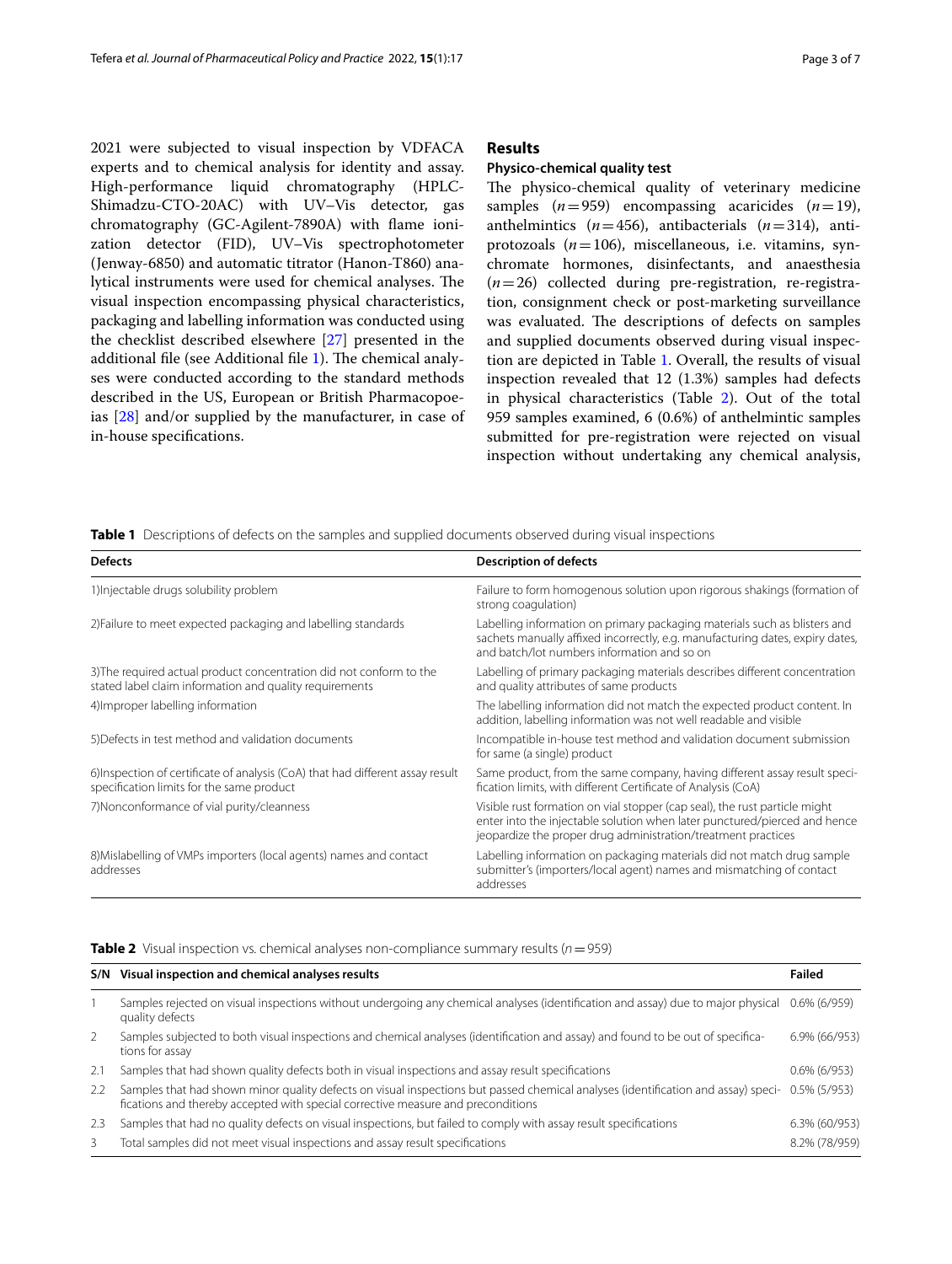due to major physical quality defect fndings at the time of sample reception.

The results of identity test indicated that all samples contain the intended active pharmaceutical ingredient (API) that matches with the product's label claim. However, out of 953 samples investigated for the purpose of regulatory inspection, 66 (6.9%) samples failed to comply with the pharmacopoeia's and/or suppliers specifications limits regarding the required amount of API contents. Furthermore, 60 samples out of 953 (6.3%) passed the visual inspections, but later failed to comply with assay result specifcations.

The assay results of 66 samples deviated from assay specifcation limit (%label claim (lc.): minimum and maximum) set for each investigated product. The out of specifcation (OOS) samples assay results are presented in Table [3](#page-3-0).

The detailed information on test results (identity and assay) of each sample is presented in the additional fle (see Additional fle [2\)](#page-4-1).

The results of the quality of medicines categorized based on the source of samples; therapeutic category, level of supply chain and stated production origins are presented in Table [4](#page-3-1).

## **Discussion**

Quality assured medicines are critical in preventing and mitigating diseases and preventing the emergency of resistance, as well as reducing risks attributed to use of poor-quality medicines. In recent years, there has been growing awareness of the treats to individual and public health represented by poor-quality medicines for human use, but the feld of veterinary medicines remains relatively neglected. In this study, nested in routine regulatory activities in Ethiopia, the physico-chemical quality of veterinary medicines was assessed for the purpose of regulatory inspection. The results of this study revealed that 1.3% (12/959) failed the visual inspections, and 6.9% <span id="page-3-1"></span>**Table 4** The results of physico-chemical quality of veterinary medicines samples (*n*=953)

| Category                   | <b>Samples</b><br>tested <sup>a</sup> | Pass |       | Fail           |       |
|----------------------------|---------------------------------------|------|-------|----------------|-------|
| Sample source              |                                       |      |       |                |       |
| Pre-registration           | 411                                   | 396  | 96.4% | 15             | 3.6%  |
| Re-registration            | 98                                    | 90   | 91.8% | 8              | 8.2%  |
| Consignment check          | 84                                    | 80   | 95.2% | 4              | 4.8%  |
| Post-market survey         | 360                                   | 321  | 89.2% | 39             | 10.8% |
| Supply chain levels        |                                       |      |       |                |       |
| Importer                   | 647                                   | 618  | 95.5% | 29             | 4.5%  |
| Wholesaler                 | 30                                    | 24   | 80.0% | 6              | 20.0% |
| Retailer                   | 276                                   | 245  | 88.8% | 31             | 11.2% |
| Therapeutic category       |                                       |      |       |                |       |
| Acaricides                 | 19                                    | 15   | 78.9% | $\overline{4}$ | 21.1% |
| Anthelmintics              | 488                                   | 450  | 92.2% | 38             | 7.8%  |
| Antibacterials             | 314                                   | 299  | 95.2% | 15             | 4.8%  |
| Antiprotozoals             | 106                                   | 98   | 92.5% | 8              | 7.5%  |
| Miscellaneous <sup>b</sup> | 26                                    | 25   | 96.2% | 1              | 3.8%  |
| Stated production origins  |                                       |      |       |                |       |
| African countries          | 47                                    | 44   | 93.6% | 3              | 6.4%  |
| Asia countries             | 692                                   | 639  | 92.3% | 53             | 7.7%  |
| European countries         | 176                                   | 169  | 96.0% | 7              | 4.0%  |
| Latin America countries    | 11                                    | 10   | 9.9%  | 1              | 9.1%  |
| Middle East countries      | 27                                    | 25   | 92.6% | $\mathcal{P}$  | 7.4%  |

<sup>a</sup> Indicates number of samples of veterinary medicines categorized under the same or diferent therapeutic group

b Includes vitamins, synchromate hormones, disinfectants, anaesthesia

(66/953) of samples failed to comply with the specifcation limit set for the tested quality attributes. Interestingly, 60 samples out of 953 (6.3%) did not reveal any visible defect when visually inspected, but failed to comply with assay result specifications. This indicates a relatively low predictive value of the visual inspection for this specific determinant of pharmaceutical quality. Though there is scarce information regarding quality of veterinary

**Drug category Assay specifcation limit (%)a Number of OOS samples Number of samples showing OOS assay results deviated from minimum assay limit Number of samples showing OOS assay results deviated from maximum assay limit Min Max** Anthelmintic 90 110 38 35 35 Antiprotozoal 95 110 8 8 0 Antibacterial 90 120 15 14 14 15 16 17 18 Acaricide 90.4 110.4 4 2 2  $Miscellaneous<sup>b</sup>$  – – 1 1 1 0  $\begin{array}{ccccccc}\n\text{Total} & \text{S} & \text{S} & \text{S} & \text{S} & \text{S} & \text{S} & \text{S} & \text{S} & \text{S} & \text{S} & \text{S} & \text{S} & \text{S} & \text{S} & \text{S} & \text{S} & \text{S} & \text{S} & \text{S} & \text{S} & \text{S} & \text{S} & \text{S} & \text{S} & \text{S} & \text{S} & \text{S} & \text{S} & \text{S} & \text{S} & \text{S} & \text{S} & \text{S} & \text{S} & \$ 

<span id="page-3-0"></span>**Table 3** The OOS samples assay results (%lc.) showing deviation from minimum and maximum assay specifcation limit

 $^{\rm a}$  Indicates assay results specification limit expressed in %lc.,  $^{\rm b}$ growth of microorganism observed on surgical glove supposed to be sterile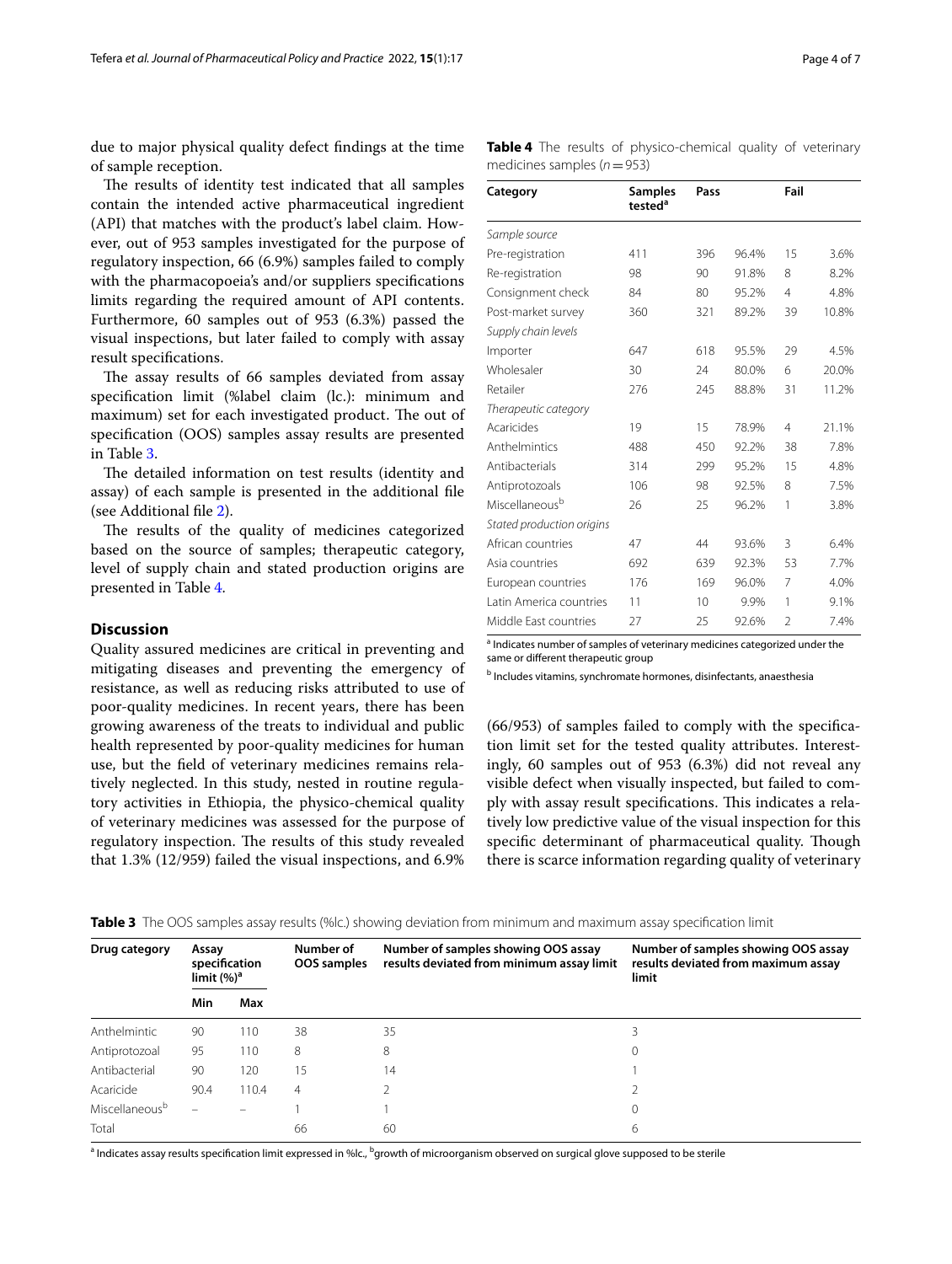medicine circulating in Ethiopia, 28% samples of trypanocidal medicines and 50% samples of albendazole brands investigated in previous studies failed to comply with the quality requirements set for the tested quality parameters  $[29, 30]$  $[29, 30]$  $[29, 30]$  $[29, 30]$  $[29, 30]$ .

The observed poor quality of medicines may reflect failure of pharmaceutical manufacturers to comply with the Good Manufacturing Practice (GMP) [\[31](#page-5-26)], or failure to implement adequate storage and distribution practices along the supply chain  $[26]$ . In fact, it is difficult to distinguish quality problems caused by poor practices at manufacturing sites vs. those caused by poor practice along the distribution chains. In our study, however, a higher prevalence of out-of-specifcations was found during post-market surveillance (10.8%), and at retailers (11.2%) and wholesalers (20%), suggesting the additional impact of poor storage and distribution practices. The lack of stringent medicines regulatory systems, clearly limits countries' capacity to detect, prevent and respond to poor-quality medicines  $[32]$  $[32]$  $[32]$ . This suggests the need for stronger control and monitoring of quality of veterinary pharmaceuticals during production, procurement, distribution/supply, storage, and surveillance. It is hoped that the forthcoming African Medicine Agency (AMA) [[33](#page-5-28)] will represent a game changer for strengthening regulatory oversight across the continent, including for veterinary medicines.

It is well known that administering poor-quality medicines (i.e. substandard and falsifed) [\[34](#page-6-0)] leads to poor or reduced treatment outcomes, toxicity and antimicrobial resistance  $[35-37]$  $[35-37]$ , in addition to causing an unnecessary economic burden on the health system  $[38]$  $[38]$ . The poor quality of about 8.2% of the medicines investigated in this study implies a potential negative consequence also in the animal disease prevention and control efforts, as well as economy of the country. In areas where there is application of inappropriate dosage and incorrect duration of veterinary medicines due to lack of knowledge and involvement of non-professionals [[39](#page-6-4)[–42](#page-6-5)], the impact might be even higher. In Ethiopia, weak medicine regulation and involvement of non-professional actors in the veterinary sector [[43,](#page-6-6) [44\]](#page-6-7) could contribute to the infltration of poor-quality medicines into medicines supply chain. Furthermore, all medicines analysed in this study were subjected to regulatory oversight; it may be hypothesized that the prevalence of out-of-specifcations would be higher for medicines circulating in the informal market. Given that fact that veterinary medicines such as tetracyclines, albendazole and diminazene diaceturate are essential medicines widely used in veterinary sectors in Ethiopia, the quality failure observed for these medicines could jeopardize the existing eforts in veterinary services [[44,](#page-6-7) [45](#page-6-8)].

Our study has a few limitations: for instance, we could not make distinctions between products originally of poor quality and those that degraded along the supply chain; we only sampled product available in the formal sector; and we did not carry out all the Pharmacopoeial tests, e.g. we did not conduct dissolution and impurity tests. Also, not all the regions in Ethiopia were equally represented. Thus, the findings of this report are likely to be the iceberg of the real situation on the ground and points to the need for further actions in conducting wide-ranging studies. Such studies should either be nested in regulatory activities, or conducted in partnership with the regulatory authorities, so as to provide them with immediate guidance on prevalence and distribution of poor medicines, for corrective measures.

## **Conclusions**

The results of the present study indicated that 8.2% the investigated samples of veterinary medicines failed to comply with one or more of the assessed quality standards. Therefore, continued strengthening of the inspection of veterinary medicines and drug regulatory functions is highly recommended.

#### **Abbreviations**

AMA: African Medicine Agency; APVD-FQAC: Animal Products, Veterinary Drug and Feed Quality Assessment Centre; BP: British Pharmacopoeia; CoA: Certifcate of Analysis; CRMs: Certifed Reference Materials; EDQM: European Directorate for the Quality of Medicine; EP: European Pharmacopoeia; FAO: Food and Agriculture Organization of the Untied Nation; GC: Gas chromatography; GMP: Good Manufacturing Practice; HPLC: High-performance liquid chromatography; JuLaDQ: Jimma University Laboratory of Drug Quality; LMICs: Low- and middle-income countries; NRAs: National Regulatory Authorities; USP: US Pharmacopoeia.

#### **Supplementary Information**

The online version contains supplementary material available at [https://doi.](https://doi.org/10.1186/s40545-022-00410-6) [org/10.1186/s40545-022-00410-6](https://doi.org/10.1186/s40545-022-00410-6).

<span id="page-4-1"></span><span id="page-4-0"></span>**Additional fle 1:** Checklist. **Additional fle 2:** Identity and assay results.

#### **Acknowledgements**

The authors would like to thank VDFACA staff who contributed to the sample collection and analysis. In addition, we are grateful for the inputs of scholars from Jimma University, Ethiopia, and Food and Agriculture Organization of the Untied Nation, Ethiopia.

#### **Authors' contributions**

BT and SB conceptualized and designed the study and manuscript review and editing. BB and GU contributed to coordination and analysis of samples. RR and TA contributed to manuscript review and editing. ZA and AZ contributed to data recording and management. TS, AH, DJ, DD and BBL contributed to sample analysis. All authors read and approved the fnal manuscript.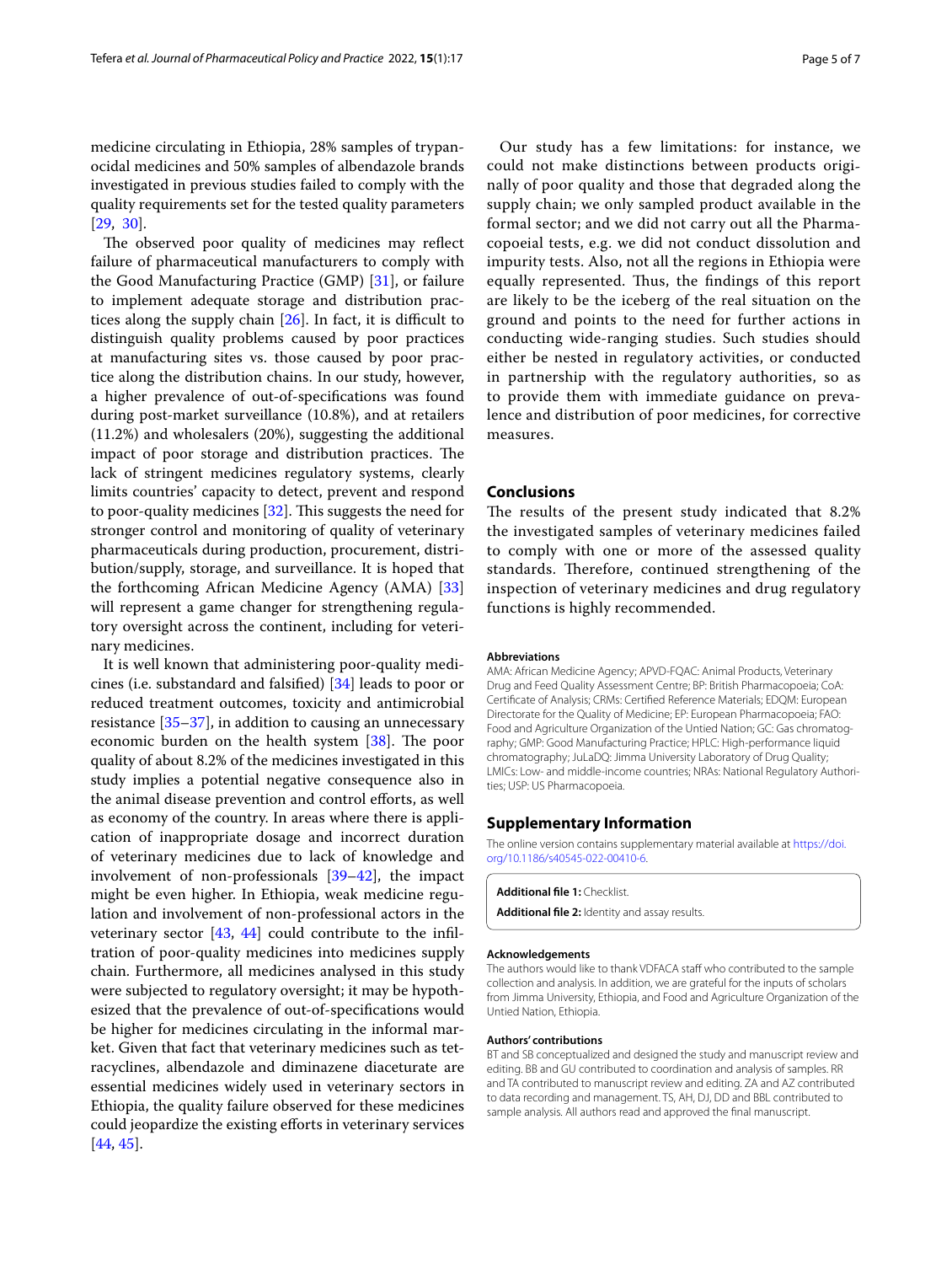#### **Funding**

VDFACA and MoA fnancially supported the regulatory activities.

#### **Availability of data and materials**

All the data and materials will be made available on request to the corresponding author.

#### **Declarations**

#### **Ethics approval and consent to participate**

This study was conducted by Animal Products, Veterinary Drug and Feed Quality Assessment Centre in partnership with the Ethiopia Veterinary Drug and Feed Administration and Control Authority. It did not imply collection, analyses or used of any personal data. Commercial information of clients are kept confdential unless reproduction or disclosure is required by law.

#### **Consent for publication**

Not applicable.

#### **Competing interests**

All authors declare that there is no any competing interest.

#### **Author details**

<sup>1</sup>Veterinary Drug and Feed Administration and Control Authority (VDFACA), Animal Products, Veterinary Drug and Feed Quality Assessment Centre, P.O. Box 31303, Addis Ababa, Ethiopia. <sup>2</sup> Jimma University Laboratory of Drug Quality (JuLaDQ) and School of Pharmacy, Jimma University, P.O. Box 378, Jimma, Ethiopia. <sup>3</sup>Institute of Tropical Medicine, 2000 Antwerp, Belgium. <sup>4</sup>Food and Agriculture Organization of the Untied Nation (FAO), P.O. Box 5536, Addis Ababa, Ethiopia.

#### Received: 21 October 2021 Accepted: 20 February 2022 Published: 3 March 2022

#### **References**

- <span id="page-5-0"></span>1. Gassner A, Harris D, Mausch K, et al. Poverty eradication and food security through agriculture in Africa: rethinking objectives and entry points. Outlook Agric. 2019;48:309–15.
- <span id="page-5-1"></span>2. Paul BK, Groot JCJ, Maass BL, et al. Improved feeding and forages at a crossroads: farming systems approaches for sustainable livestock development in East Africa. Outlook Agric. 2020;49:13–20.
- <span id="page-5-2"></span>3. Price LB, Koch BJ, Hungate BA. Ominous projections for global antibiotic use in food-animal production. Proc Natl Acad Sci U S A. 2015;112:5554–5.
- <span id="page-5-3"></span>4. Van BTP, Brower C, Gilbert M, et al. Global trends in antimicrobial use in food animals. Proc Natl Acad Sci. 2015;112:5649–54.
- <span id="page-5-4"></span>5. Vougat Ngom RRB, Tomdieu T, Ziébé R, et al. Quality of veterinary pharmaceuticals and their use by pastoralists in the Far North Region of Cameroon. Pastoralism. 2017;7:1–14.
- 6. Falowo AB, Akimoladun OF. Veterinary drug residues in meat and meat products: occurrence, detection and implications. Vet Med Pharm. 2019. [https://doi.org/10.5772/INTECHOPEN.83616.](https://doi.org/10.5772/INTECHOPEN.83616)
- <span id="page-5-5"></span>7. Tufa TB, Gurmu F, Beyi AF, et al. Veterinary medicinal product usage among food animal producers and its health implications in Central Ethiopia. BMC Vet Res. 2018;14:1–7.
- <span id="page-5-6"></span>GAMMOS. Global Animal Medicine Market Opportunities and Strategies Report 2020–2030—ResearchAndMarkets.com | Business Wire, [https://](https://www.businesswire.com/news/home/20210111005495/en/Global-Animal-Medicine-Market-Opportunities-and-Strategies-Report-2020-2030---ResearchAndMarkets.com) [www.businesswire.com/news/home/20210111005495/en/Global-Ani](https://www.businesswire.com/news/home/20210111005495/en/Global-Animal-Medicine-Market-Opportunities-and-Strategies-Report-2020-2030---ResearchAndMarkets.com)[mal-Medicine-Market-Opportunities-and-Strategies-Report-2020-2030---](https://www.businesswire.com/news/home/20210111005495/en/Global-Animal-Medicine-Market-Opportunities-and-Strategies-Report-2020-2030---ResearchAndMarkets.com) [ResearchAndMarkets.com](https://www.businesswire.com/news/home/20210111005495/en/Global-Animal-Medicine-Market-Opportunities-and-Strategies-Report-2020-2030---ResearchAndMarkets.com). 2021. Accessed 1 Oct 2021.
- <span id="page-5-7"></span>9. Quynh HL, Bich TNT, Hoang LT, et al. Quality testing of veterinary antimicrobial products used for livestock in Vietnam, 2018–2019. PLoS ONE. 2021;16: e0247337.
- 10. Beyene T, Tesega B. Rational veterinary drug use: its signifcance in public health. J Vet Med Anim Health. 2014;6:302–8.
- <span id="page-5-8"></span>11. Tekle T, Terefe G, Cherenet T, et al. Aberrant use and poor quality of trypanocides: a risk for drug resistance in south western Ethiopia. BMC Vet Res. 2018;14:1–8.
- <span id="page-5-9"></span>12. Kolozsvári LR, Kónya J, Paget J, et al. Patient-related factors, antibiotic prescribing and antimicrobial resistance of the commensal *Staphylococcus aureus* and *Streptococcus pneumoniae* in a healthy population—Hungarian results of the APRES study. BMC Infect Dis. 2019. [https://doi.org/10.](https://doi.org/10.1186/s12879-019-3889-3) [1186/s12879-019-3889-3](https://doi.org/10.1186/s12879-019-3889-3).
- 13. Castro-Sánchez E, Moore LSP, Husson F, et al. What are the factors driving antimicrobial resistance? Perspectives from a public event in London, England. BMC Infect Dis. 2016. [https://doi.org/10.1186/](https://doi.org/10.1186/s12879-016-1810-x) [s12879-016-1810-x](https://doi.org/10.1186/s12879-016-1810-x).
- 14. Newton PN, Green MD, Fernández FM. Impact of poor-quality medicines in the 'developing' world. Trends Pharmacol Sci. 2010;31:99.
- <span id="page-5-10"></span>15. Gml N, Jg B, Tk M, et al. Falsifed and substandard drugs: stopping the pandemic. Am J Trop Med Hyg. 2019;100:1058–65.
- <span id="page-5-11"></span>16. Ndomondo-Sigonda M, Miot J, Naidoo S, et al. Medicines regulation in Africa: current state and opportunities. Pharm Med. 2017;31:383–97.
- <span id="page-5-12"></span>17. Guzman J, O'Connell E, Kikule K, et al. The WHO Global Benchmarking Tool: a game changer for strengthening national regulatory capacity. BMJ Glob Health. 2020;5: e003181.
- <span id="page-5-13"></span>18. Roth L, Bempong D, Babigumira JB, et al. Expanding global access to essential medicines: investment priorities for sustainably strengthening medical product regulatory systems. Glob Health. 2018;14:1–12.
- <span id="page-5-14"></span>19. Ndomondo-Sigonda M, Ambali A. The African medicines regulatory harmonization initiative: rationale and benefts. Clin Pharmacol Ther. 2011;89:176–8.
- <span id="page-5-16"></span>20. Aminu N, Sha'aban A, Abubakar A, et al. Unveiling the peril of substandard and falsifed medicines to public health and safety in Africa: need for all-out war to end the menace. Med Access @ Point Care. 2017;1:maapoc.0000023. [https://doi.org/10.5301/maapoc.0000023.](https://doi.org/10.5301/maapoc.0000023)
- <span id="page-5-15"></span>21. Ndomondo-Sigonda M, Miot J, Naidoo S, et al. National medicines regulatory authorities fnancial sustainability in the East African Community. PLoS ONE. 2020;15: e0236332.
- <span id="page-5-17"></span>22. Tchamdja E, Kulo AE, Akoda K, et al. Drug quality analysis through high performance liquid chromatography of isometamidium chloride hydrochloride and diminazene diaceturate purchased from official and unofficial sources in Northern Togo. Prev Vet Med. 2016;126:151-8.
- <span id="page-5-18"></span>23. Nayyar GML, Breman JG, Mackey TK, et al. Falsifed and substandard drugs. Stopping the pandemic. Am J Trop Med Hyg 2019;1–8.
- <span id="page-5-19"></span>24. Ponte H, Ivo RS, Silva-Lima B, et al. Quality control programmes for veterinary antimicrobial medicines. Regul Toxicol Pharmacol. 2018;99:1–4.
- <span id="page-5-20"></span>25. FDRE. Proclamation No. 728–2011 Veterinary Drug and Feed Free pdf download—1327831—DocDatabase.net. 2011. [http://www.docda](http://www.docdatabase.net/more-proclamation-no-728-2011-veterinary-drug-and-feed--1327831.html) [tabase.net/more-proclamation-no-728-2011-veterinary-drug-and-feed--](http://www.docdatabase.net/more-proclamation-no-728-2011-veterinary-drug-and-feed--1327831.html) [1327831.html.](http://www.docdatabase.net/more-proclamation-no-728-2011-veterinary-drug-and-feed--1327831.html) Accessed 13 Oct 2021.
- <span id="page-5-21"></span>26. WHO. WHO Good storage and distribution practices for medical products—ECA Academy. 2020. [https://www.gmp-compliance.org/guide](https://www.gmp-compliance.org/guidelines/gmp-guideline/who-good-storage-and-distribution-practices-for-medical-products) [lines/gmp-guideline/who-good-storage-and-distribution-practices-for](https://www.gmp-compliance.org/guidelines/gmp-guideline/who-good-storage-and-distribution-practices-for-medical-products)[medical-products.](https://www.gmp-compliance.org/guidelines/gmp-guideline/who-good-storage-and-distribution-practices-for-medical-products) Accessed 12 Oct 2021.
- <span id="page-5-22"></span>27. Schiavetti B, Wynendaele E, Melotte V, et al. A simplifed checklist for the visual inspection of fnished pharmaceutical products: A way to empower frontline health workers in the fght against poor-quality medicines. J Pharm Policy Pract. 2020. [https://doi.org/10.1186/S40545-020-00211-9.](https://doi.org/10.1186/S40545-020-00211-9)
- <span id="page-5-23"></span>28. USP. United state pharmacopeia (USP): National formulary USP official Monograph, USP 35, [https://www.drugfuture.com/Pharmacopoeia/](https://www.drugfuture.com/Pharmacopoeia/usp35/PDF/2082-2083AlbendazoleTablets.pdf) [usp35/PDF/2082-2083AlbendazoleTablets.pdf](https://www.drugfuture.com/Pharmacopoeia/usp35/PDF/2082-2083AlbendazoleTablets.pdf). 2015. Accessed 1 Oct 2021.
- <span id="page-5-24"></span>29. Tekle T, Terefe G, Cherenet T, et al. Aberrant use and poor quality of trypanocides: a risk for drug resistance in south western Ethiopia. BMC Vet Res. 2018.<https://doi.org/10.1186/S12917-017-1327-6>.
- <span id="page-5-25"></span>30. Seifu A, Kebede E, Bacha B, et al. Quality of albendazole tablets legally circulating in the pharmaceutical market of Addis Ababa, Ethiopia: physicochemical evaluation. BMC Pharmacol Toxicol. 2019. [https://doi.org/10.](https://doi.org/10.1186/s40360-019-0299-5) [1186/s40360-019-0299-5](https://doi.org/10.1186/s40360-019-0299-5).
- <span id="page-5-26"></span>31. ECA. Frequent GMP Violations in pharmaceutical companies (1): testing and release for distribution—ECA Academy. 2017. [https://www.gmp](https://www.gmp-compliance.org/gmp-news/frequent-gmp-violations-in-pharmaceutical-companies-1-testing-and-release-for-distribution)[compliance.org/gmp-news/frequent-gmp-violations-in-pharmaceutical](https://www.gmp-compliance.org/gmp-news/frequent-gmp-violations-in-pharmaceutical-companies-1-testing-and-release-for-distribution)[companies-1-testing-and-release-for-distribution.](https://www.gmp-compliance.org/gmp-news/frequent-gmp-violations-in-pharmaceutical-companies-1-testing-and-release-for-distribution) Accessed 27 Sept 2021.
- <span id="page-5-27"></span>32. Mv S. The role of veterinary medicine regulatory agencies. Rev Sci Tech. 2013;32:393–408.
- <span id="page-5-28"></span>33. Ncube BM, Dube A, Ward K. Establishment of the African Medicines Agency: progress, challenges and regulatory readiness. J Pharm Policy Pract. 2021;14:1–12.